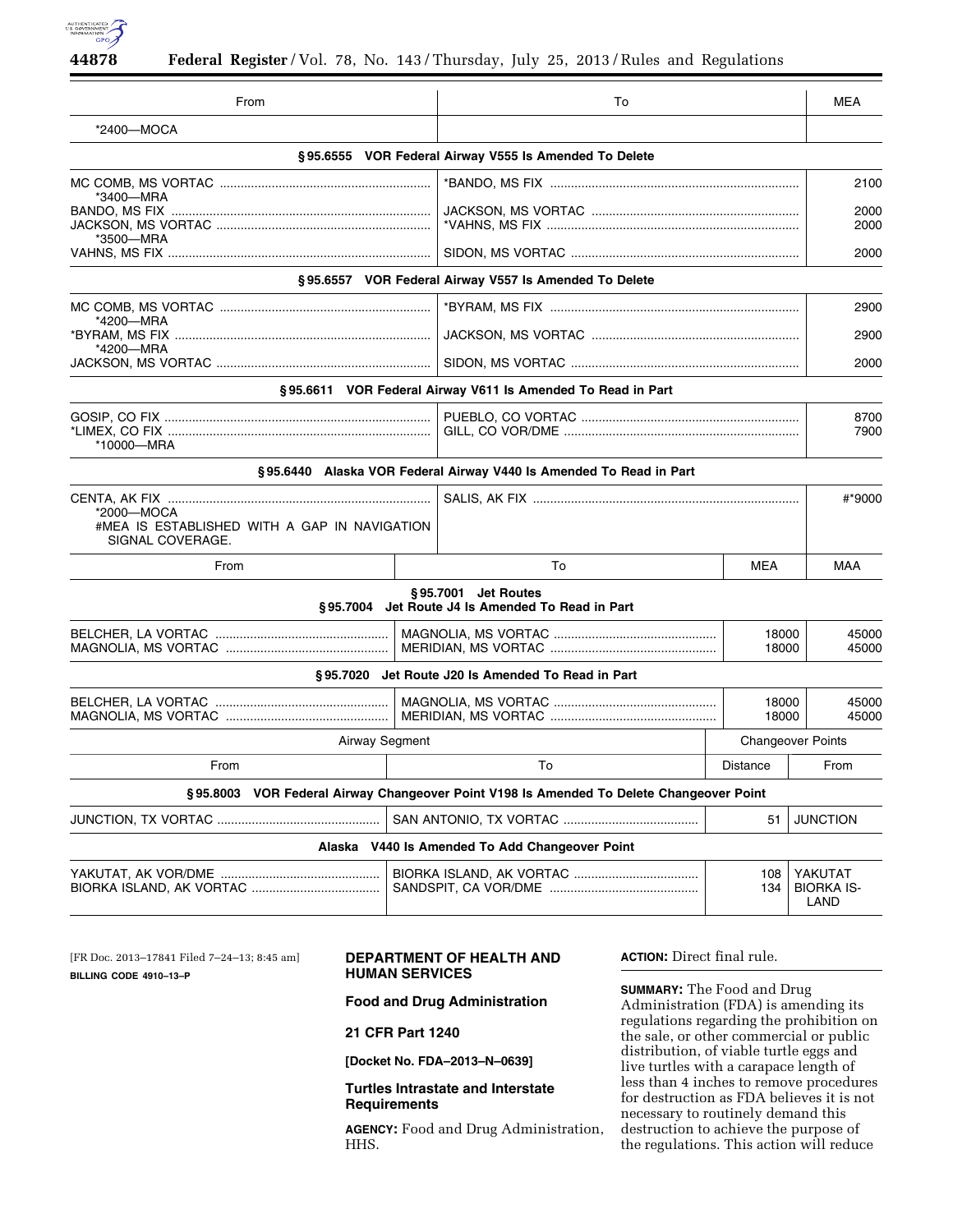the need for investigator training and the time for the care and humane destruction of these animals.

**DATES:** This rule is effective January 16, 2014. Submit either electronic or written comments by October 8, 2013. If FDA receives no significant adverse comments within the specified comment period, the Agency will publish a document confirming the effective date of the final rule in the **Federal Register** within 30 days after the comment period on this direct final rule ends. If timely significant adverse comments are received, the Agency will publish a document in the **Federal Register** withdrawing this direct final rule before its effective date.

**ADDRESSES:** You may submit comments, identified by Docket No. FDA–2013–N– 0639, by any of the following methods:

### **Electronic Submissions**

Submit electronic comments in the following way:

• *Federal eRulemaking Portal: [http://](http://www.regulations.gov)  [www.regulations.gov.](http://www.regulations.gov)* Follow the instructions for submitting comments.

#### **Written Submissions**

Submit written submissions in the following ways:

• *Mail/Hand delivery/Courier* (For paper or CD–ROM submissions): Division of Dockets Management (HFA– 305), Food and Drug Administration, 5630 Fishers Lane, rm. 1061, Rockville, MD 20852.

*Instructions:* All submissions received must include the Agency name and Docket No. FDA–2013–N–0639 for this rulemaking. All comments received may be posted without change to *[http://](http://www.regulations.gov) [www.regulations.gov,](http://www.regulations.gov)* including any personal information provided. For additional instructions on submitting comments, see the ''Comments'' heading of the **SUPPLEMENTARY INFORMATION** section of this document.

*Docket:* For access to the docket to read background documents or comments received, go to *[http://](http://www.regulations.gov)  [www.regulations.gov](http://www.regulations.gov)* and insert the docket number, found in brackets in the heading of this document, into the ''Search'' box and follow the prompts and/or go to the Division of Dockets Management, 5630 Fishers Lane, rm. 1061, Rockville, MD 20852.

**FOR FURTHER INFORMATION CONTACT:**  Dillard Woody, Center for Veterinary Medicine (HFV–231), Food and Drug Administration, 7519 Standish Pl., Rockville, MD 20855, 240–276–9237, email: *[Dillard.Woody@fda.hhs.gov.](mailto:Dillard.Woody@fda.hhs.gov)* 

**SUPPLEMENTARY INFORMATION:** 

#### **I. Background**

FDA published regulations in 21 CFR 1240.62 on May 23, 1975 (40 FR 22543), that ban the sale and distribution of viable turtle eggs and turtles with a carapace length of less than 4 inches to stop the spread of turtle-associated salmonellosis in humans, especially in young children.

The regulations provide that viable turtle eggs and live turtles with a carapace length of less than 4 inches shall not be sold, held for sale, or offered for any other type of commercial or public distribution. The ban does not apply to such distribution for bona fide scientific, educational, or exhibitional purposes other than use as pets; to such distribution not in connection with a business; and to such distribution intended for export only. In addition, the turtle ban does not apply to marine turtles and their eggs.

The regulations further provide that any turtle eggs or live turtles with a carapace length of less than 4 inches that are held for sale or offered for any other type of commercial or public distribution in violation of the regulations shall be subject to destruction in a humane manner by or under the supervision of an officer or employee of FDA, in accordance with specified procedures. Once a written demand for destruction is served, the rule prohibits the selling, distributing, or otherwise disposing of the viable turtle eggs or live turtles in a manner other than destroying them under FDA supervision.

FDA is amending the regulations to remove the provisions making violative turtle eggs and live turtles routinely subject to destruction by or under the supervision of an officer or employee of FDA. FDA does not believe that it is necessary to routinely demand destruction of viable turtle eggs and live turtles with a carapace length of less than 4 inches. FDA believes that other activities will achieve the purpose of the regulations, which were enacted to prevent the spread of turtle-associated salmonellosis, especially to young children. These other alternatives include: Raising the turtles until the turtles achieve a carapace length of 4 inches or greater; donating the viable turtle eggs or live turtles to an entity that meets one of the bona fide scientific, educational, or exhibitional exemptions, as provided in the regulations; or exporting the turtles in compliance with all applicable laws.

Although FDA does not believe that it is necessary to routinely demand destruction of viable turtle eggs and live turtles with a carapace length of less

than 4 inches, as provided for in the regulations, FDA recognizes that it has the authority and obligation to take appropriate measures to prevent the spread of communicable disease, especially in the face of widespread outbreaks or other public health emergencies. FDA retains the authority to destroy or order the destruction of viable turtle eggs or live turtles of any size under 21 CFR 1240.30, which provides that, ''[w]henever the Commissioner of Food and Drugs determines that the measures taken by health authorities of any State or possession (including political subdivision thereof) are insufficient to prevent the spread of any of the communicable diseases . . . he may take such measures to prevent such spread of the diseases as he deems reasonably necessary, including . . . destruction of animals or articles believed to be sources of infection.''

This direct final rule does not affect the ban on the sale of viable turtle eggs and live turtles with a carapace length of less than 4 inches. Those provisions of the regulations remain in effect. Violators are subject to a fine of not more than \$1,000 or imprisonment for not more than 1 year, or both, for each violation, in accordance with section 368 of the Public Health Service Act (PHS Act) (42 U.S.C. 271).

#### **II. Direct Final Rulemaking**

FDA has determined that the subject of this rulemaking is suitable for a direct final rule. FDA is amending 21 CFR 1240.62 by removing the provisions making viable turtle eggs and live turtles with a carapace length of less than 4 inches that are held for sale or offered for any other type of commercial or public distribution in violation of the regulations routinely subject to destruction and the associated required procedures. This rule is intended to make noncontroversial changes to existing regulations. The Agency does not anticipate receiving any significant adverse comment on this rule.

Consistent with FDA's procedures on direct final rulemaking, we are publishing elsewhere in this issue of the **Federal Register** a companion proposed rule. The companion proposed rule and this direct final rule are substantively identical. The companion proposed rule provides the procedural framework within which the rule may be finalized in the event the direct final rule is withdrawn because of any significant adverse comment. The comment period for this direct final rule runs concurrently with the comment period of the companion proposed rule. Any comments received in response to the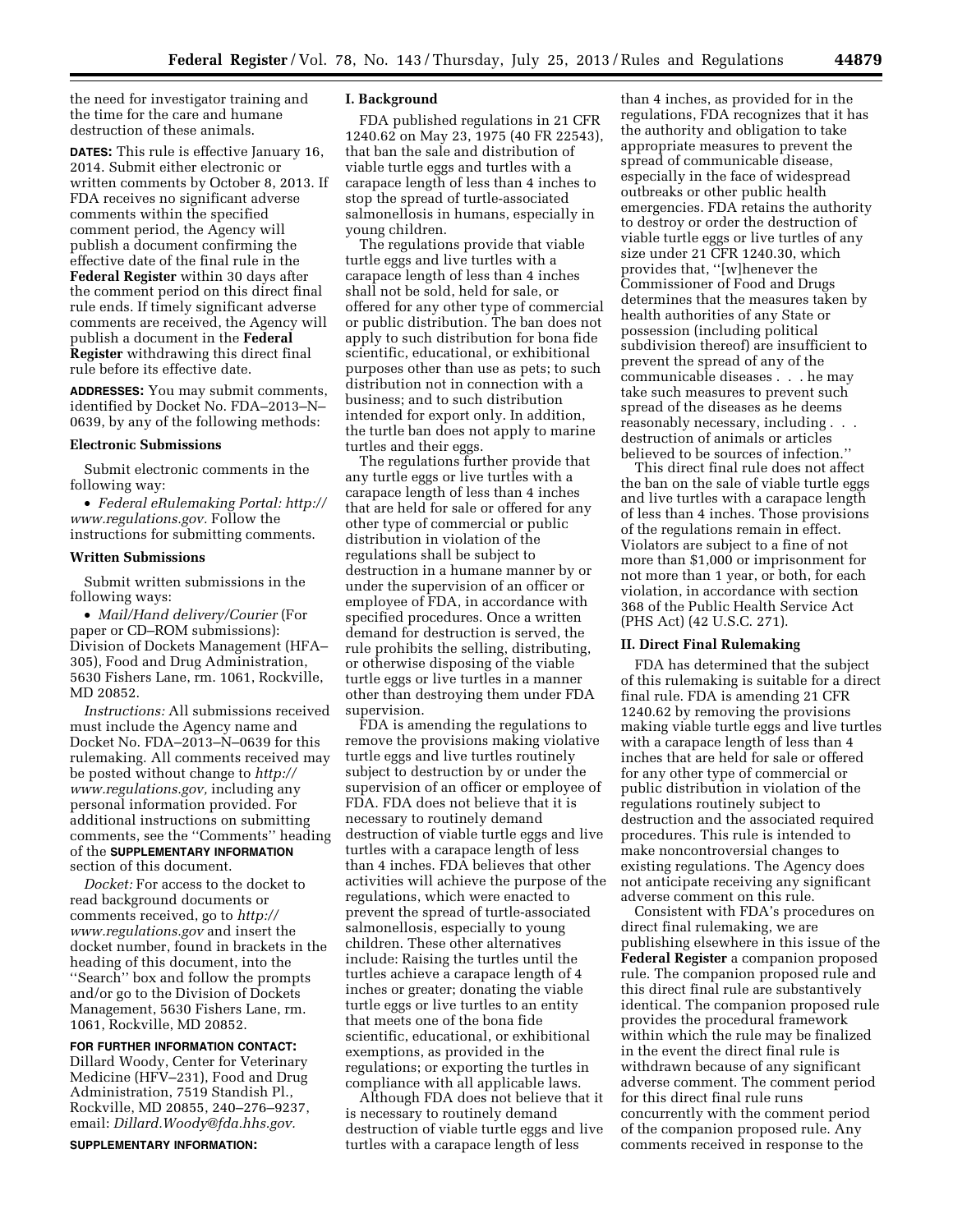companion proposed rule will also be considered as comments regarding this direct final rule.

FDA is providing a comment period for the direct final rule of 75 days after the date of publication in the **Federal Register**. If FDA receives a significant adverse comment, we intend to withdraw this direct final rule before its effective date by publication of a notice in the **Federal Register** within 30 days after the comment period ends. A significant adverse comment is one that explains why the rule would be inappropriate, including challenges to the rule's underlying premise or approach, or would be ineffective or unacceptable without a change. In determining whether an adverse comment is significant and warrants withdrawing a direct final rule, the Agency will consider whether the comment raises an issue serious enough to warrant a substantive response in a notice-and-comment process in accordance with section 553 of the Administrative Procedure Act (APA) (5 U.S.C. 553).

Comments that are frivolous, insubstantial, or outside the scope of the direct final rule will not be considered significant or adverse under this procedure. For example, a comment recommending a regulation change in addition to those in the rule would not be considered a significant adverse comment unless the comment states why the rule would be ineffective without the additional change. In addition, if a significant adverse comment applies to an amendment, paragraph, or section of this rule and that provision can be severed from the remainder of the rule, FDA may adopt as final those provisions of the rule that are not the subject of a significant adverse comment.

If FDA does not receive significant adverse comment in response to the direct final rule, the Agency will publish a document in the **Federal Register** confirming the effective date of the final rule. The Agency intends to make the direct final rule effective 30 days after publication of the confirmation document in the **Federal Register**.

A full description of FDA's policy on direct final rule procedures may be found in a guidance document published in the **Federal Register** of November 21, 1997 (62 FR 62466). The guidance document may be accessed at *[http://www.fda.gov/](http://www.fda.gov/RegulatoryInformation/Guidances/ucm125166.htm) [RegulatoryInformation/Guidances/](http://www.fda.gov/RegulatoryInformation/Guidances/ucm125166.htm)  [ucm125166.htm.](http://www.fda.gov/RegulatoryInformation/Guidances/ucm125166.htm)* 

#### **III. Legal Authority**

FDA is issuing this direct final rule under the public health provisions of the PHS Act. Section 361 of the PHS Act (42 U.S.C. 264) allows the Secretary of the Department of Health and Human Services to make and enforce regulations that are necessary ''to prevent the introduction, transmission, or spread of communicable diseases.''

#### **IV. Environmental Impact**

FDA has determined under 21 CFR 25.32(g) that this action is of a type that does not individually or cumulatively have a significant effect on the human environment. Therefore, neither an environmental assessment nor an environmental impact statement is required.

### **V. Regulatory Impact Analysis**

FDA has examined the impacts of the direct final rule under Executive Order 12866, Executive Order 13563, the Regulatory Flexibility Act (5 U.S.C. 601–612), and the Unfunded Mandates Reform Act of 1995 (Pub. L. 104–4). Executive Orders 12866 and 13563 direct agencies to assess all costs and benefits of available regulatory alternatives and, when regulation is necessary, to select regulatory approaches that maximize net benefits (including potential economic, environmental, public health and safety, and other advantages; distributive impacts; and equity). The Agency believes that this direct final rule is not a significant regulatory action as defined by Executive Order 12866.

The Regulatory Flexibility Act requires agencies to analyze regulatory options that would minimize any significant impact of a rule on small entities. This direct final rule would not affect the ban on the sale of viable turtle eggs and live turtles with a carapace length of less than 4 inches. Since it would allow for, but not require, a change in the disposition of any seized turtles or eggs, it would not impose any additional compliance costs. Further, it may result in a small savings to the Agency from reduced investigator training for the care and humane destruction of these animals. The Agency certifies that the direct final rule will not have a significant economic impact on a substantial number of small entities.

Section 202(a) of the Unfunded Mandates Reform Act of 1995 requires that agencies prepare a written statement, which includes an assessment of anticipated costs and benefits, before proposing ''any rule that includes any Federal mandate that may

result in the expenditure by State, local, and tribal governments, in the aggregate, or by the private sector, of \$100,000,000 or more (adjusted annually for inflation) in any one year.'' The current threshold after adjustment for inflation is \$141 million, using the most current (2012) Implicit Price Deflator for the Gross Domestic Product. FDA does not expect this direct final rule to result in any 1 year expenditure that would meet or exceed this amount.

#### **VI. Federalism**

FDA has analyzed this direct final rule in accordance with the principles set forth in Executive Order 13132. FDA has determined that the direct final rule does not contain policies that have substantial direct effects on the States, on the relationship between the National Government and the States, or on the distribution of power and responsibilities among the various levels of government. Accordingly, the Agency concludes that the direct final rule does not contain policies that have federalism implications as defined in the Executive order and, consequently, a federalism summary impact statement is not required.

#### **VII. Paperwork Reduction Act of 1995**

This direct final rule contains no collection of information. Therefore, clearance by OMB under the Paperwork Reduction Act of 1995 is not required.

#### **VIII. Comments**

Interested persons may submit either electronic comments regarding this document to *<http://www.regulations.gov>* or written comments to the Division of Dockets Management (see **ADDRESSES**). It is only necessary to send one set of comments. Identify comments with the docket number found in brackets in the heading of this document. Received comments may be seen in the Division of Dockets Management between 9 a.m. and 4 p.m., Monday through Friday and will be posted to the docket at *[http://](http://www.regulations.gov) [www.regulations.gov.](http://www.regulations.gov)* 

### **List of Subjects in 21 CFR Part 1240**

Communicable diseases, Public health, Travel restrictions, Water supply.

Therefore under the Public Health Service Act and under authority delegated to the Commissioner of Food and Drugs, 21 CFR part 1240 is amended as follows:

### **PART 1240—CONTROL OF COMMUNICABLE DISEASES**

■ 1. The authority citation for 21 CFR part 1240 continues to read as follows: